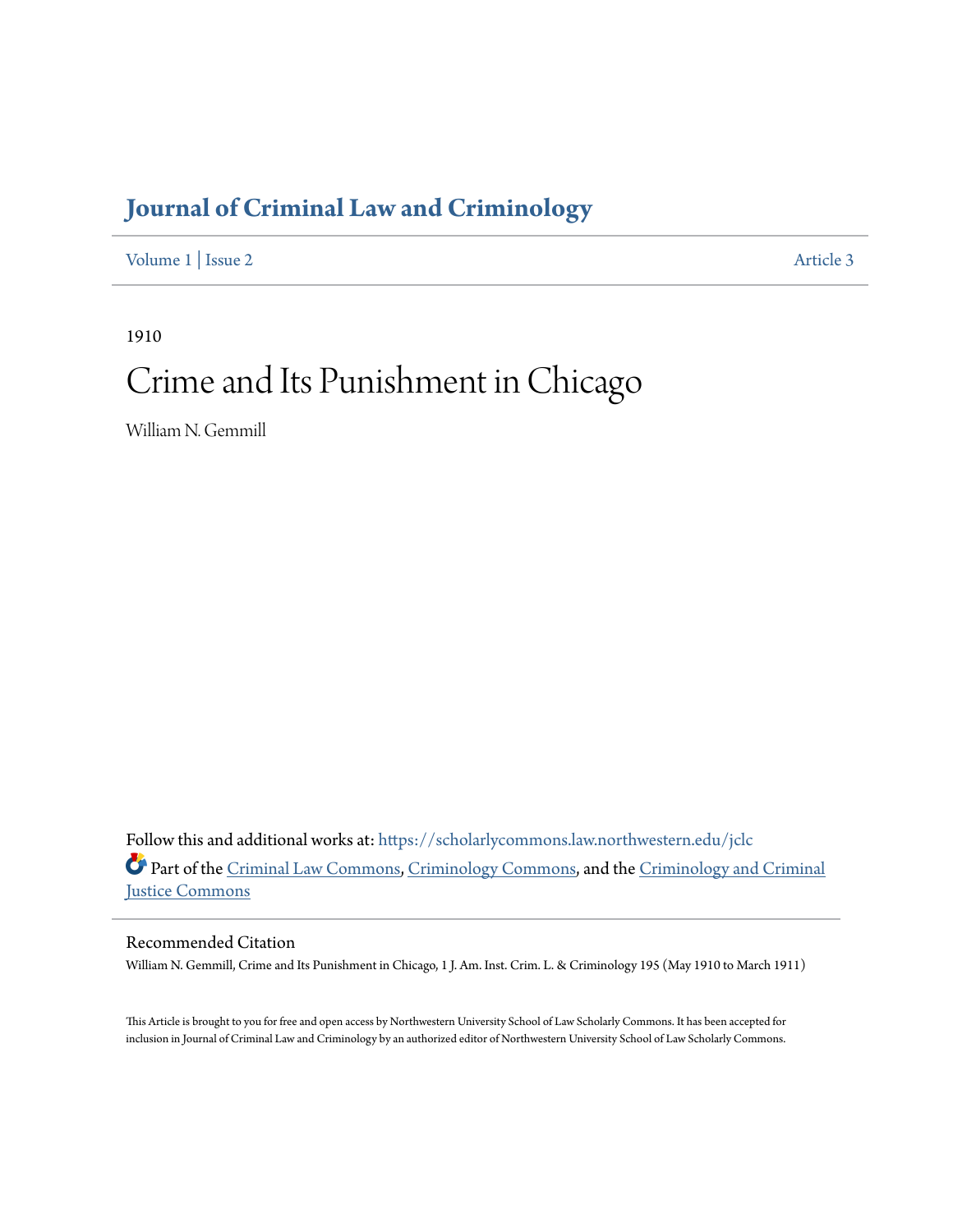### CRIME AND ITS PUNISHMENT IN CHICAGO.

#### WILLIAm N. **GEmmILL. <sup>1</sup>**

Webster defines crime as the omission to do that which the law commands, or the doing of that which the law forbids. Sociologists define it as a disease, and say that the criminal belongs to a class separate and distinct from the normal individual. They tell us that in order to determine the punishment for one who has violated the criminal laws the judge should hold a judicial clinicexamine his ears, the color and shape of his eyes, the height of his brow, the form of his head, and inquire somewhat into the morals and idiosyncrasies of his ancestors. Given this data, they will tell you to a certainty what will be the prisoner's conduct in the future, and what will **he** the conduct of all his progeny, even to the third and fourth generations.

If crime is the doing of that which the law forbids, then we make or unmake criminals just as we make new laws or repeal old ones. Crimes of one age and country are the dominant virtues of another age and country, and the virtues of other times are the crimes of to-day.

John Huss, a Bohemian professor in the University of Prague, was burned at the stake because he insisted on teaching and preaching according to the dictates of his own conscience. Captain Kidd, flaunting the black flag in the face of the world, was the hero of his time; Cotton Mather at Salem, preaching and hanging witches, was believed to be the special agent of Almighty God! John Brown died a felon's death, but the most popular refrain to-day is, "His soul goes marching on!" The heroes of one age have been the criminals of another, and the criminals of one age have been canonized in the next! Captain Kidd would be a pickpocket to-day, and Cotton Mather a Wall Street broker! Crime is the ineffaceable birthmark of humanity. There are no criminal classes. The differences between virtues and vices of men are differences of degree only. No man is all virtuous, none all vicious. All men are both virtuous and vicious. What is it that makes one man more virtuous or vicious than another? Some men are impelled to do right by reason of a controlling conscience which will not permit of offense toward

'Judge of the Municipal Court, Chicago.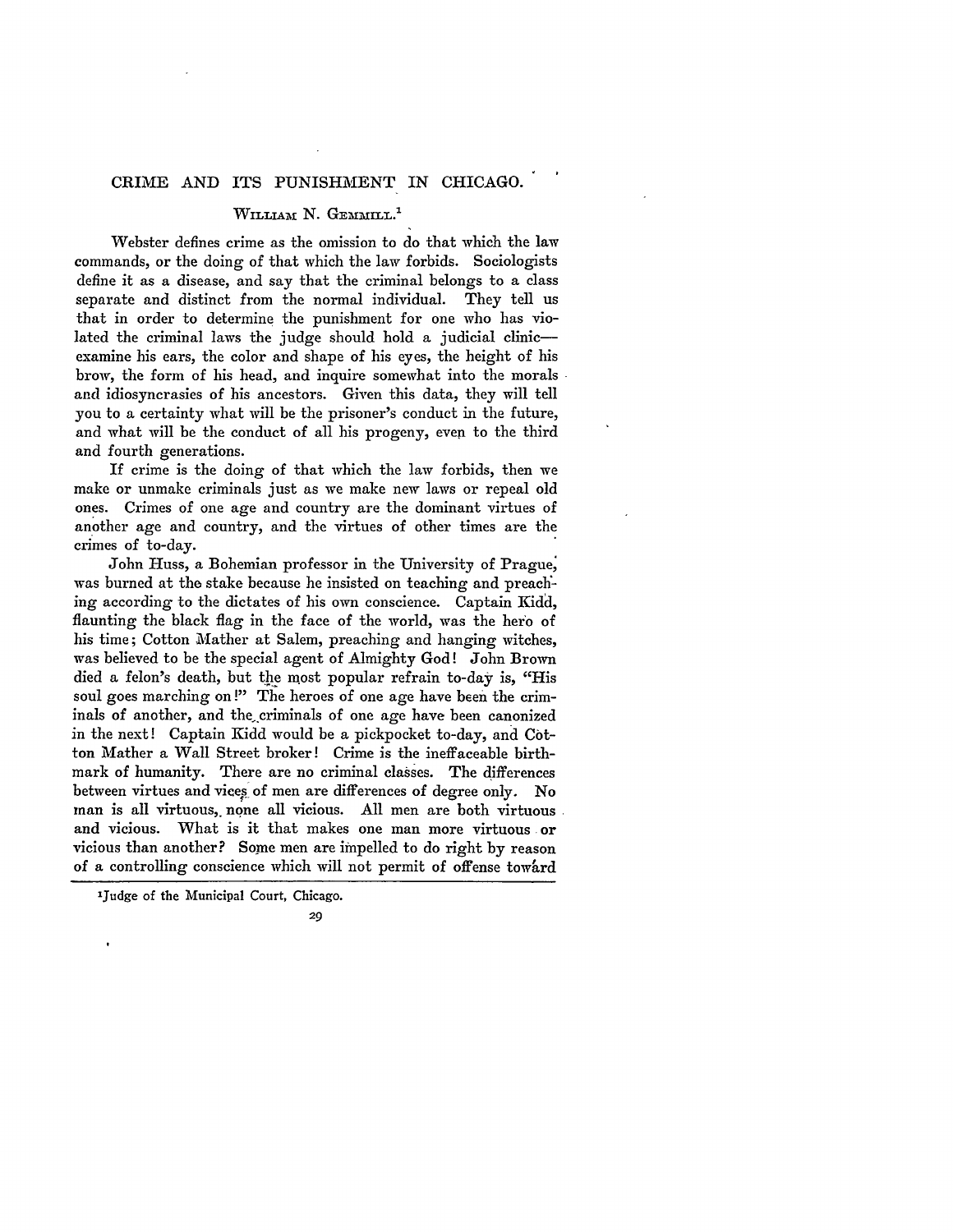#### CRIME AND PUNISHMENT IN CHICAGO.

any man. Others refrain from violating the law **by** reason of a fear that their property will be taken as a forfeit for the law's violation; but by far the greater number of men and women obey the law because they fear the disgrace and the punishments which the law provides for those who violate it.

It is hard for a sane man to distinguish between the street gamin who throws dice in the alley at a nickel a throw and the prince of the boulevard who takes a fling in the wheat pit at a thousand a fling. Both are actuated by the same motives. I find it difficult in my court to distinguish between the man who daily sells the Masonic Temple to his fellow countryman for one hundred dollars and the man who daily sells to his fellow church or clubman a thousand shares of mining stock in a twenty-million-dollar gold mine. The purchasers in both instances receive the same. The woman who goes into a department store and steals fifteen yards of lace is impelled by precisely the same motive as the owners of that store who daily raise the price of their goods one hundred per cent, then reduce it fifty per cent and advertise in the public press a greqt reduction sale of fifty per cent.

Drawing indictments against classes is a foolish pastime. There are burglars who are models in all other respects, ministers who are degenerates, lawyers who defraud their clients, doctors who deceive their patients, bankers who speculate with their depositors' money, butchers who sell tainted meat, and bakers who sell fourteen ounces for a pound. There are rich women who are modest and poor women who would bankrupt a Wall Street millionaire. There are drunkards who are moral reformers and cigarette fiends who are leaders of progress. Does this mean that the criminal codes should be repealed and the penalties prescribed for punishments withdrawn? The greatest deterrent force in the world is the fear of punishment. It was the fear of hell that made John Bunyan, Martin Luther and Charles Wesley preachers of faith! The same fear has started millions upon the road to Heaven. If this fear has made men better citizens, it has accomplished a useful purpose. Every criminal code bases the measure of its punishments upon the offense committed. For petty larceny it may be a year in the House of Correction; for grand larceny ten years in the penitentiary; for burglary twenty years. The law takes no account of the thief or the burglar but of his crime. What a man intends to do determines his guilt. If his punishment is to be apportioned according to his guilt, the law and its administrators must take an account of the individual. To do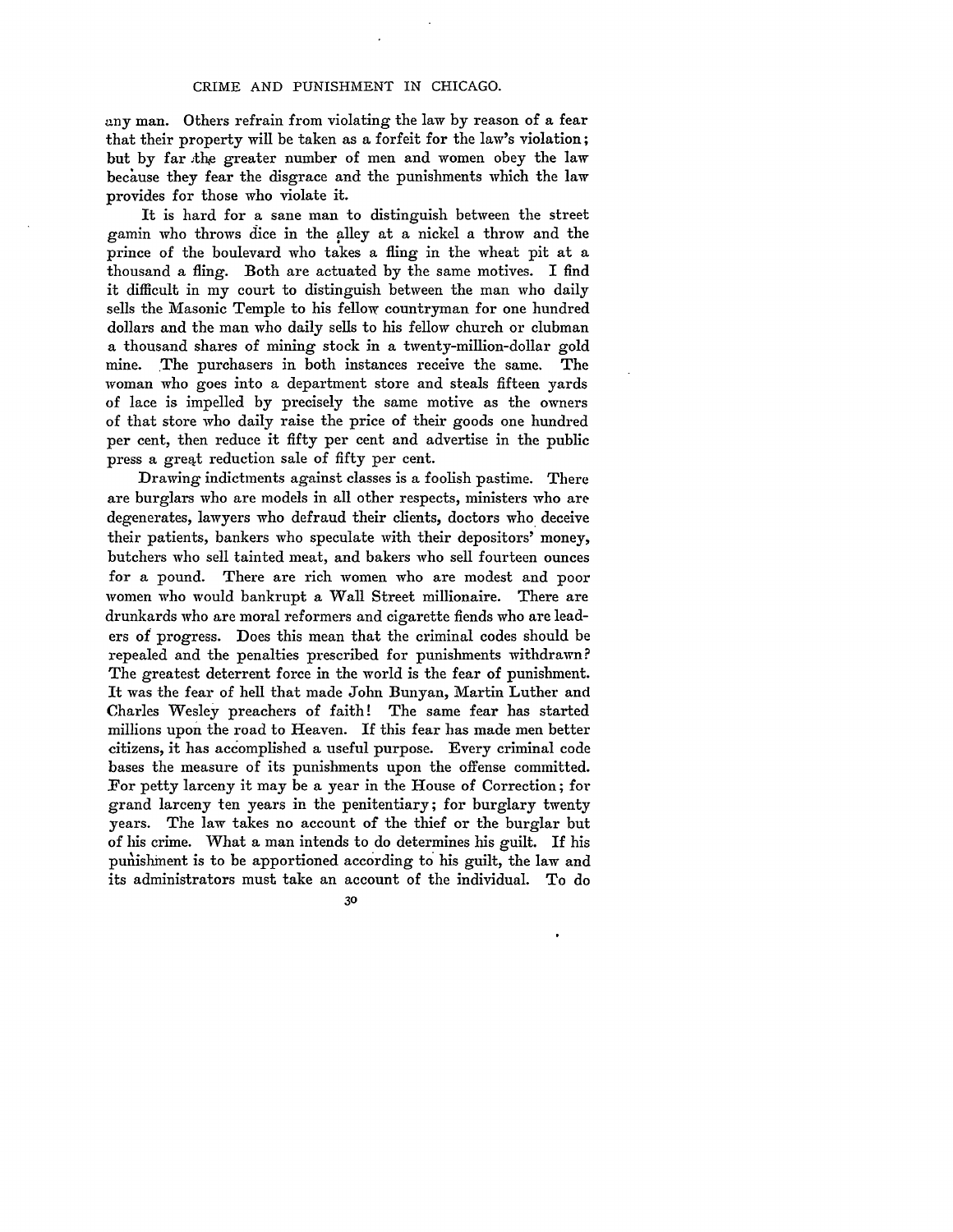that you must know every environment that has entered into the life of the man up to the hour of his arraignment. Every man should be held responsible only for what he is by his own making, not for what he might have been.

The great majority of the men and women who violate the , criminal laws do so because of some moral or physical weakness. I do not mean insanity nor disease, so-called; I mean the inability to quickly and firmly decide the issue between right and wrong. The same weakness emphasized, which causes men and women to hesitate to speak the truth when self-interest is upon the side of a lie. Long dallying with any problem makes uncertain the issue.

We have in the Harrison Street Court from four to eight shoplifters every day. Most of them are women, wives and mothers who come from respectable, happy homes. They beheld something upon the counters which they desired, but could not buy. They debated with themselves the questions of right and wrong, and were lost. Not until the hand of the officer was laid upon their shoulders did they dream that they would ever be classed with thieves and robbers and burglars. Then a blackness and darkness that was worse than death settled down upon them. Some of them have been found cold and silent the next morning. The papers said the gas had been turned on. For such the laying on of the officer's hand was a punishment too severe.

If the value of the goods thus stolen is less than fifteen dollars, the penalty may be fine or imprisonment in the House of Correction for a year, or both. I am glad that there are more "mays" than "shalls" in our criminal code. They make.it possible for a judge to be just and humane and still execute the laws both in letter and spirit. Not one of such women has ever been sent to prison from my court. There are professional shoplifters. Some kindly disposed persons call them kleptomaniacs. Their disease is the same as that of the professional pickpocket and their treatment should be of the same character.

It has been asserted that criminals are punished in our courts out of revenge for the wrong done to society or to the individual. I am sure there is no ground for this complaint. Recently a wealthy State Street merchant appeared before me to prosecute for larceny a young man who had been a confidential employee of his store. After the young man had pleaded guilty, I asked the merchant what he had to say about it. He said that this was the first time in twenty years of business in Chicago that he had appeared in court to prose-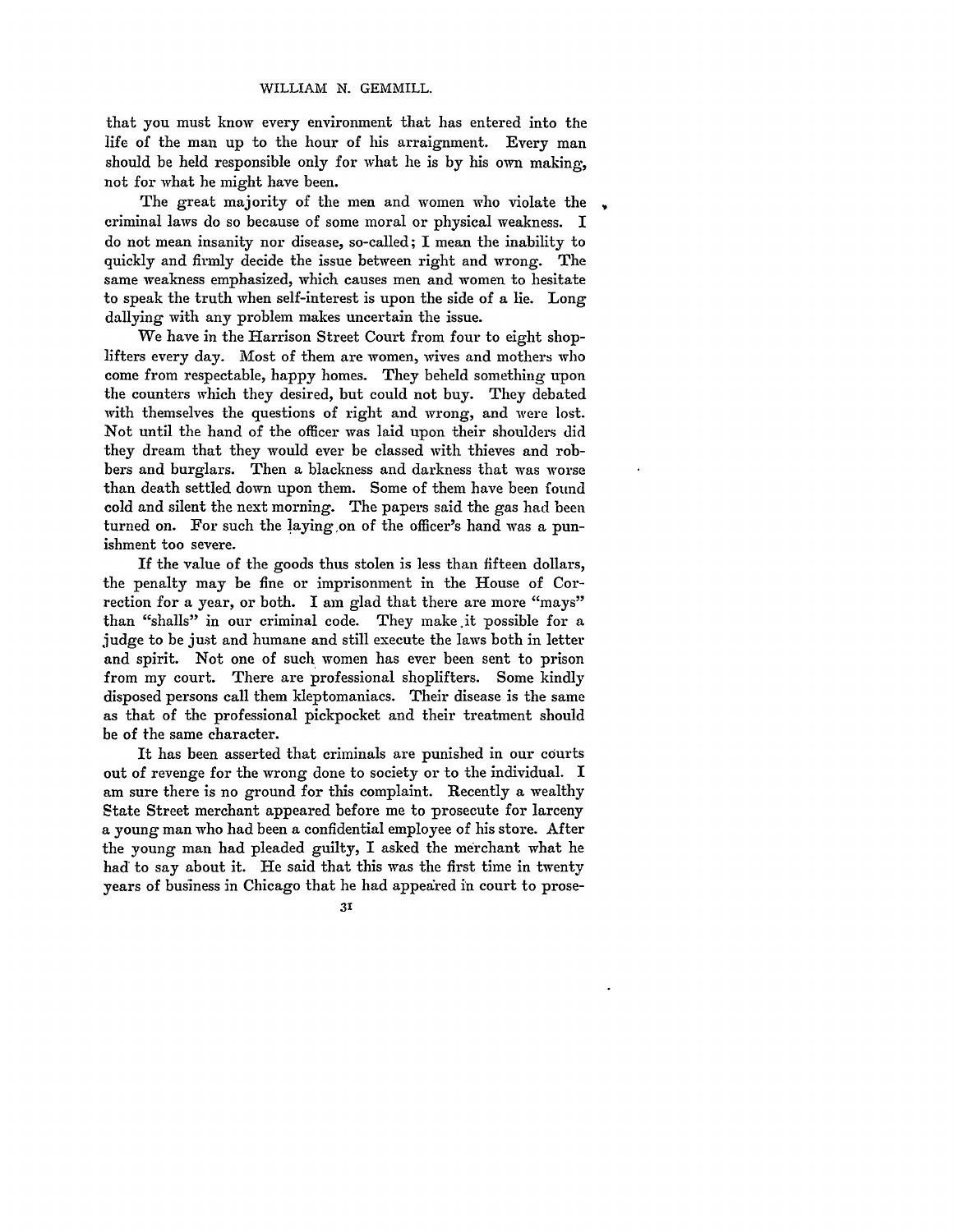cute an employee, but he desired to make an example of this young man, and urged that I inflict the maximum penalty. Just at that moment the young man's mother gave a wild scream and fell in a dead faint at the merchant's feet. The boy stooped and kindly lifted'his mother and began to weep. I turned to the merchant and asked him what further he had to say. He replied, "For God's sake, let him go! I will take him back and give him another chance."

The conduct of this merchant is not unusual. Almost every inducement is offered to one who has made a false step to retrace his step. ,In doing this, however, punishment of some sort has been found to be the most efficacious remedy. I am convinced, however, that severe punishment neither tends to reformation nor to strongly deter others from the commission of crime. Criminal statistics prove beyond any question that capital punishment for murder has not lessened the crime of murder, nor has brutal treatment for any offense contributed to the decrease of crime.

A few years ago the writer was a witness in the trial of a young man in Springfield, Mass., charged with forgery. In the center of the court room was an iron cage about six feet square, extending from the floor to the ceiling. When the case was called for trial, the prisoner, a poor, emaciated fellow, was brought into the court room, handcuffed to another prisoner and placed in this iron cage at a distance of about fifty feet from the judge's rostrum. During the entire trial, except while he was testifying, the prisoner remained in this iron cage chained to his fellow-prisoner. The curious people in the court room gazed through the bars of the cage at the prisoners just as they would look at the tigers in their cages in the Zoo. Such is the practice to-day in many of the Massachusetts courts.

Last summer I attended a session of the police court in San Francisco. At 10 o'clock a door was thrown open and two officers entered, pulling upon a chain about ten or twelve feet in length. To this chain were handcuffed nineteen prisoners. In this way the procession proceeded from the rear of the courtroom to the prisoners' dock in'front, when the officers unlocked the handcuffs and allowed the prisoners to enter the dock. When the court opened, I expected to hear something of the desperate deeds of this desperate chain\* gang. What was my surprise when the first case was called to find that the only charge against the prisoner was that he had allowed his horse to stand in the street for ten minutes without a weight being attached to him. The second prisoner was called and his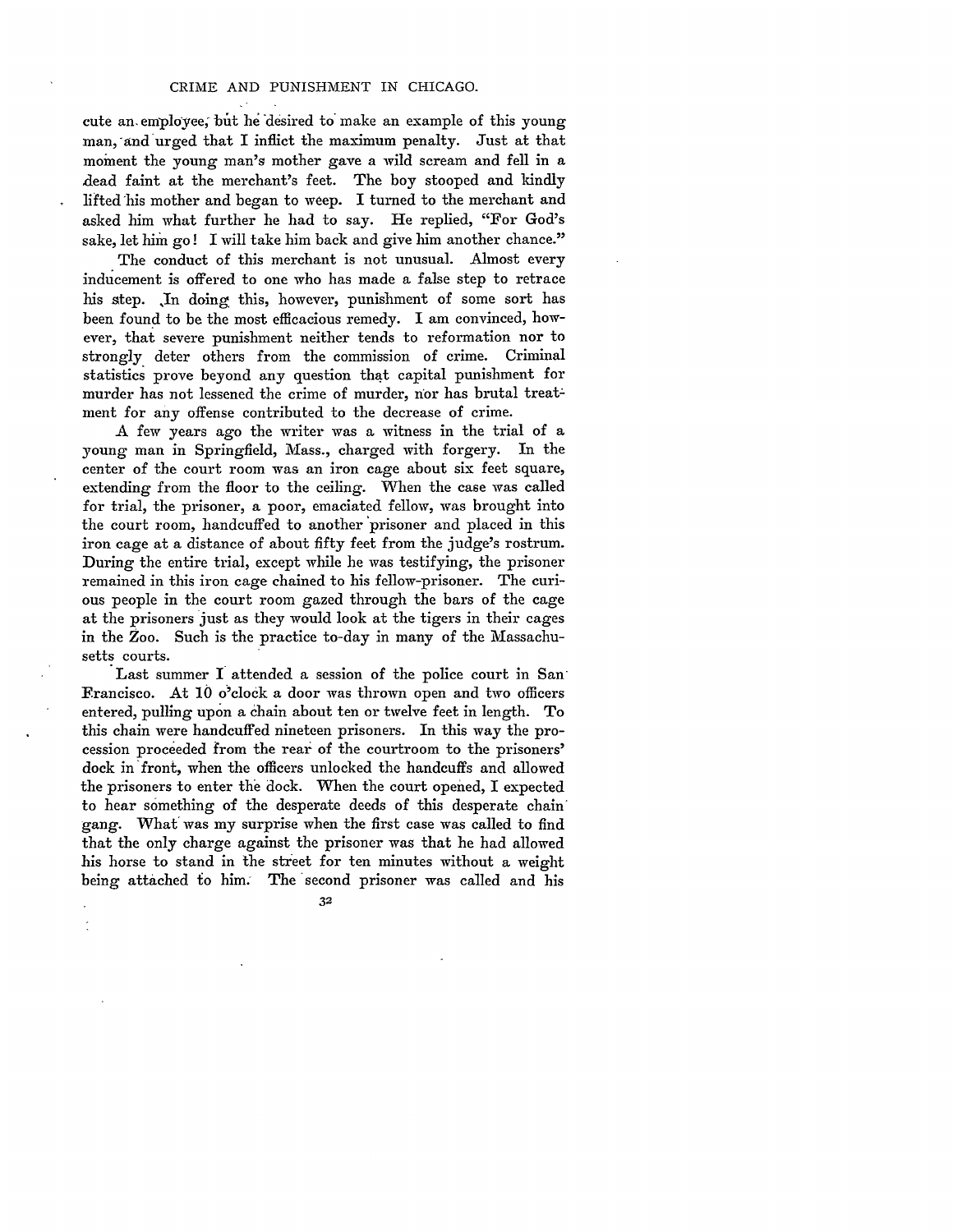offense consisted in driving a peddler's wagon without a license. A third prisoner didn't move fast enough to suit the officer. A fourth had sold some decaying fruit. A fifth had driven his horse on the street faster than the ordinance permitted. I listened until the nineteen cases were disposed of; none of them were for offenses greater than those I have mentioned and all of them were discharged by the judge with a remark, "Go home and don't do it again." Such examples of imbecility as these justly merit severe condemnation. They breed disrespect for the officers of the law and bring contempt upon the courts. California has a larger percentage of criminal population than any other state in the Union, and Massachusetts ranks third in crime.

Criminal statistics clearly prove that crimes have increased or decreased just in the proportion that the punishments therefor have been swift and certain. This law is as true in the social world as it is in the natural world. A child puts his hand in the fire but once. If it lives a hundred years this one lesson will suffice. It is not necessary that the hand should be burned off to teach the lesson, but a little blister upon one finger will make an impression that will never be effaced. Why is the lesson so effective? Because the punishment is always instant and certain. In order, however, that punishments shall be most effective they must be both swift and certain. A fiendish and horrible death is sure to follow the regular and constant introduction into the human system of opium and cocaine. But this death while certain is not instant; hence we have several thousand cocaine and opium fiends in this city who have the forms and figures of men and women, but here the likeness stops.

The habitual taking of strong drink into a man's system is certain to result in his becoming a drunkard, a vagabond and an outcast. The time when this result will follow is uncertain, depending upon the extent of the indulgence. Consequently we have sixty thousand vagabonds, vagrants, beggars and outcasts, living in or passing through Chicago every year, many of them stopping only long enough to beg a few cents to enable them to hold soul and body together until they reach the next stopping place; many others, shivering, starving, friendless, hopeless, some with maggots already eating into their putrid flesh, are waiting for their last ride in the police patrol to the county morgue.

The time was when the black flag was supreme upon every sea. To-day it is but a relic, and commerce unafraid goes out from every port. Piracy came to mean instant and certain death for the pirate.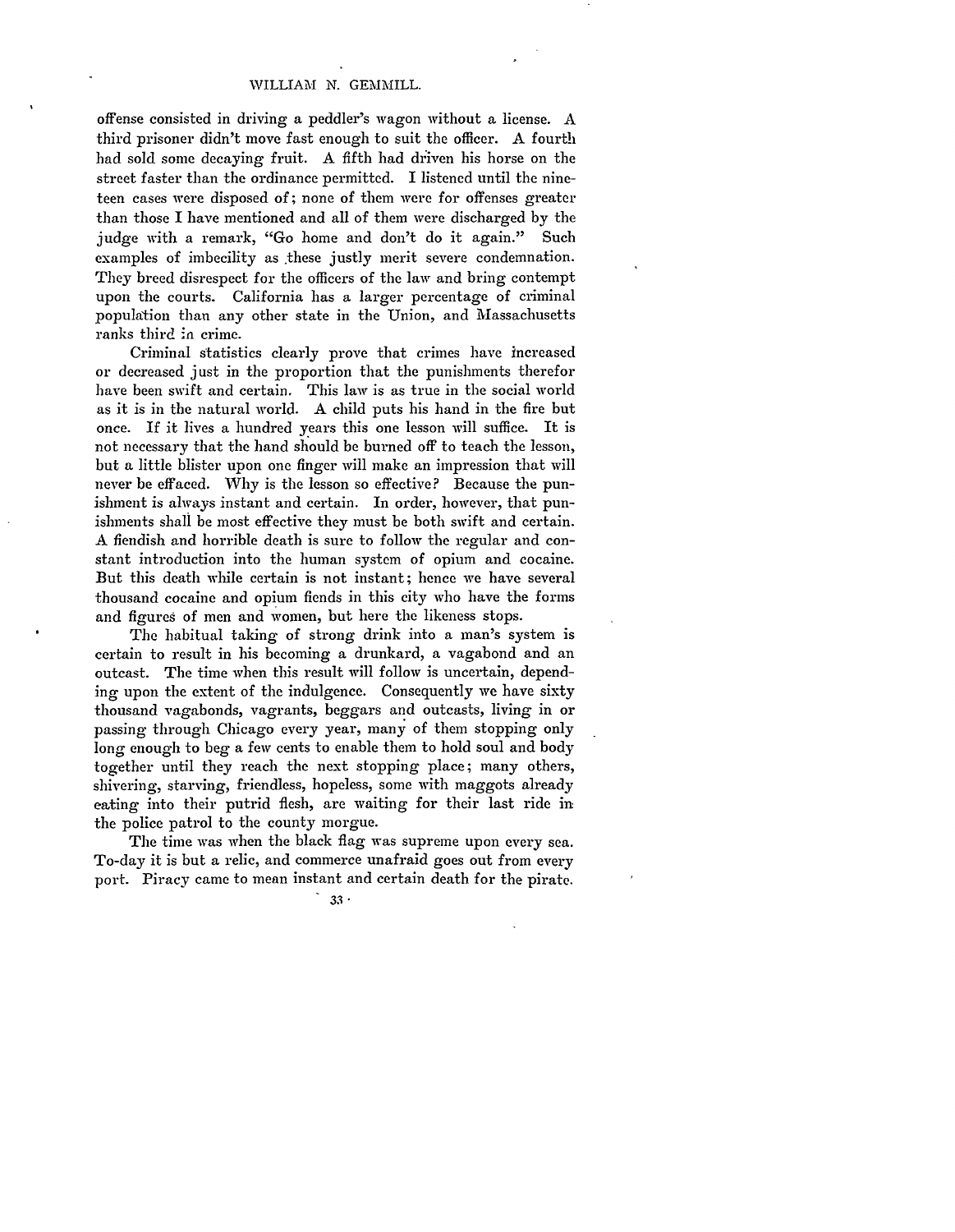Raisuli, the last of the banditti, now pursues his victims on the wildest coast of the darkest continent. Highway robbery is almost a lost art. Criminal statistics show a marked decrease in the number of such robberies within the last half century. The reason is not far to see. If the robber escapes death at the hands of his victim, he becomes an outlaw and is chased and hunted like a wild beast. In Chicago, arrests for robbery have decreased from 1,200 in 1905 to **730** in 1909, a decrease of 39% in five years. Twenty-five years ago the burglar was more feared by the public than any other criminal. Then, with gun and bludgeon in hand, he stole upon his sleeping victims at midnight, bent upon robbery but prepared for murder. To-day house-breaking in the night time is almost unknown. I have not had a single case of sueb housebreaking in the eight thousand criminal cases heard by me during the last three years. We still have the burglar, but he is a tame sort of individual. His offense usually consists of breaking into a cigar store and stealing a pipe, falling through a plate-glass window while drunk, or breaking into a butcher shop to steal weinne-wurst. In Chicago, arrests for burglary have decreased from 1,780 in 1895 to **1,263** in 1909, a decrease of **34** per cent in five years.

What has brought about the change? It is not that the burglar has become more honest, but it is because he has found the business more dangerous and its punishment more certain and swift.

À

Certain crimes, however, are on the increase. We have in Chicago not less than five hundred professional pickpockets. If the criminologists could examine their heads they might be taken for bank clerks. They are of the best dressed and best looking young fellows in the city. They travel in groups of three and four; they haunt the crowds and ply their calling with a skill scarcely equaled in any other profession. They hire their lawyer by the year and send him a Christmas present at Christmas time. Their number is constantly increasing. Why? Because they know that they have nine chances out of ten to escape punishment. Seldom do their victims discover the loss of their pocketbooks before they have made good their escape. The faces of many of the members of this fraternity are as familiar to some of us as are the faces of our best friends. Several are arrested daily and brought before the court. The only evidence against them is that their faces adorn the rogues' gallery, and they were seen walking upon the public street in the day time. If you attempt to hold them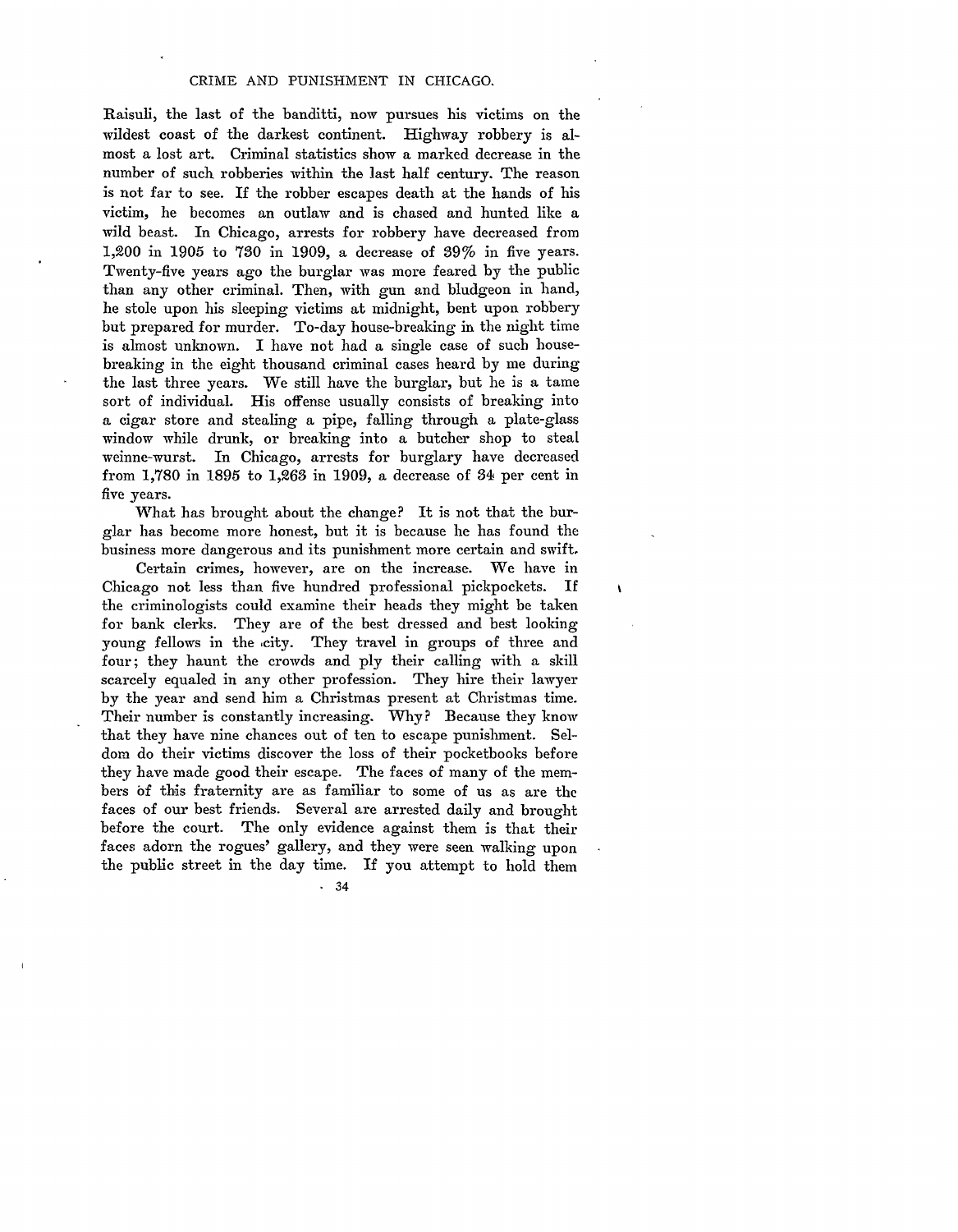for vagrancy, a dozen friends will testify to their arduous labors as bartenders or waiters in some saloon or restaurant. They never get drunk nor carry concealed weapons. If they did we could send thm to jail on these charges.

When the Republican Convention was about to assemble in Chicago two years ago, the police were ordered to arrest every known pickpocket in Chicago. In three days the cells of all the jails in town were filled with the light-fingered gentry. **,** Instead of trying them the next day, we continued all their cases for a week until our unsophisticated Republican brethren had returned safely to their homes. Then we tried them. Of course all were innocent, and there was a general gaol delivery. We had the satisfaction, however, of knowing that not a single picked pocket was reported at police headquarters during the Convention.

Counterfeiting the coin of the realm was once the most besetting crime of the nations. The counterfeiter has gone, but in his place has come the smooth confidence man, whose glory is that he lives by his wits. He usually signs somebody's name to a check, takes it to one of the seven thousand saloons in the city, and has it cashed. It is quite immaterial to him whose name is signed to the check or to whose saloon he goes-he gets the money just the same. The number of these fellows arrested has increased in Chicago from **535** in 1905 to 804 in 1909, an increase of 50% in five years. It is the safest business known outside of that of the pickpocket. The confidence man knows to a dead certainty that he can get the money without any danger of personal violence to himself, and he also knows that he will have time enough to spend it before he is in any danger of punishment. The same rule is true in forgery, and the number of arrests for forgery in Chicago has increased 46% in the last five years. There have been reformed burglars and robbers, but so far as I have been able to learn, there has never been a' reformed forger or confidence man.

The criminal law of this state should be amended so as to include within the purview of the confidence game, the smooth and cunning church hypocrite who daily allows his church or lodge brother to get in on the ground floor by selling him a thousand shares of gold mining stock in a twenty-million-dollar gold mine that never had a ground floor. These crooks have learned how to evade the law which requires that a false representation must be the false statement of an existing fact. It is hard to understand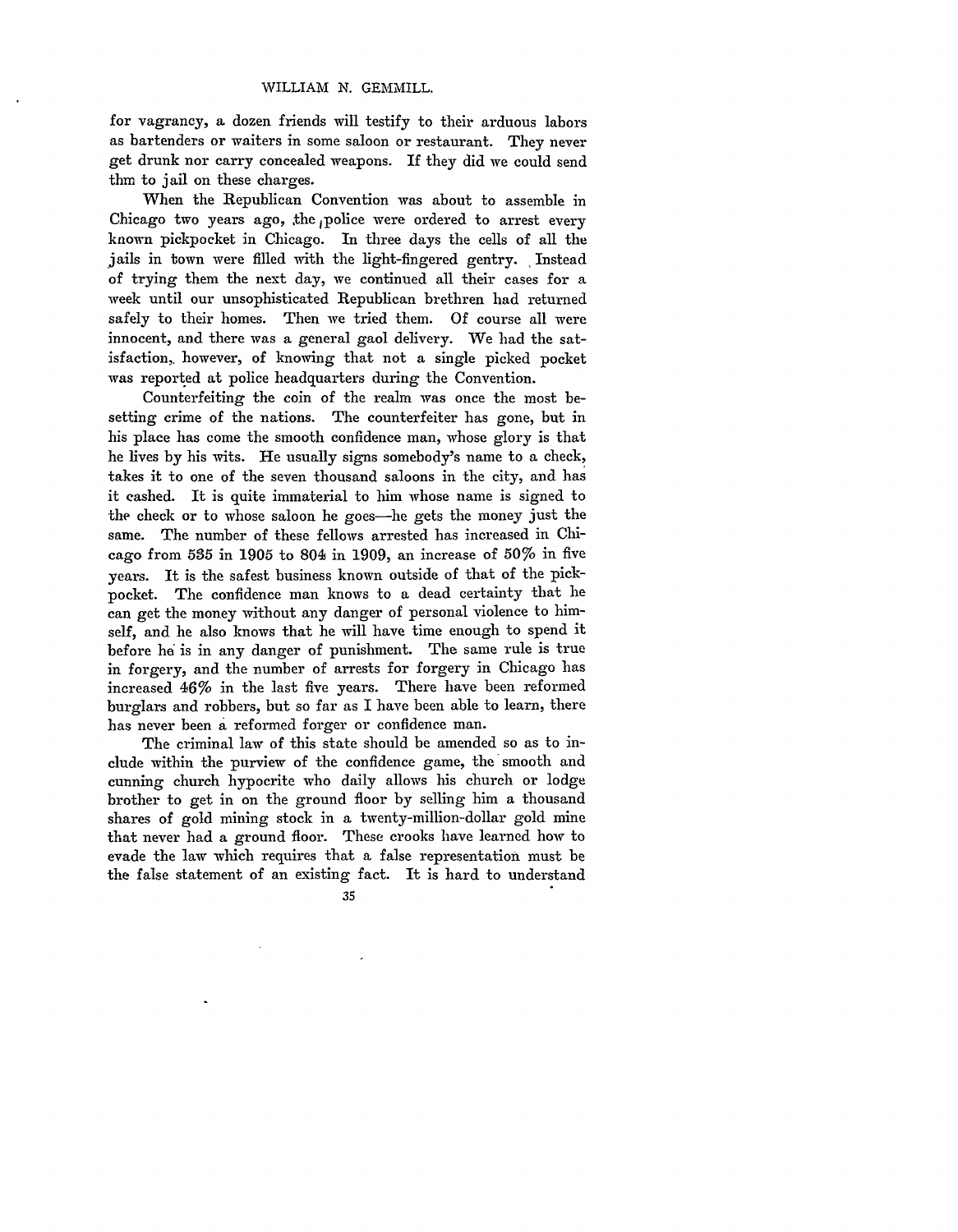#### CRIME AND PUNISHMENT IN CHICAGO.

why a fabulous lie based upon the certain happenings of to-morrow should be less criminal than a lie based upon the facts of yesterday.

We are sometimes told that the way to prevent crime is to forgive everybody who has done wrong and turn them over to the churches, the schoolhouses and humanitarian organizations. No fact is more demonstrable than that the punishments prescribed by the criminal code are greater preventives of crime and wrongdoing than all the churches, schoolhouses and reform organizations in the land. Most men and women are creatures of their environment. If one hundred Methodists, Baptists, Scotch Presbyterians or Episcopalians, take a month off and go to Atlantic City, most of them will violate every rule of discipline of their several churches before they return, and some of them will forget most of the ten commandments. The Scarlet Letter is but a tragic story of Puritan life in New England. Let it be known that on the first day of May, 1910, the operation of every criminal law of this state would be suspended for twenty-four hours, and that all persons shall be forever immune from punishment for any act done during these hours. What would be the result? Every honest man, the night before, would gather his family within his home, barricade the doors and windows and stand guard through the twentyfour hours, gun and saber in hand, ready to defend his life, his home and his property against, it may be his next-door neighbor, or perhaps the man or men across the street.

When the head of Louis the Sixteenth fell from the block and the power of the Imperial Army of France was paralyzed, there ran such a stream of blood through the city of Paris as had not before been seen. It was friend against friend, neighbor against neighbor. It was indeed a reign of the lawless. When the fire in San Francisco took up the work of destruction begun by the earthquake, the police department joined all others in stampede and panic. Then it was that out from the shadows of the burning buildings came men and women who had never before been seen in the byways of darkness, to pillage and plunder.

How many of you know that in the heart of this city to-night, and every night, three hundred policemen are sleeping upon their arms, ready for an instant alarm? When the shadows of night fall upon this city, these guardians of the law leave their families and take their places as watchmen upon the towers, not to protect you and me against the criminals within our gates, but to guard us against some sudden calamity when all of us need to be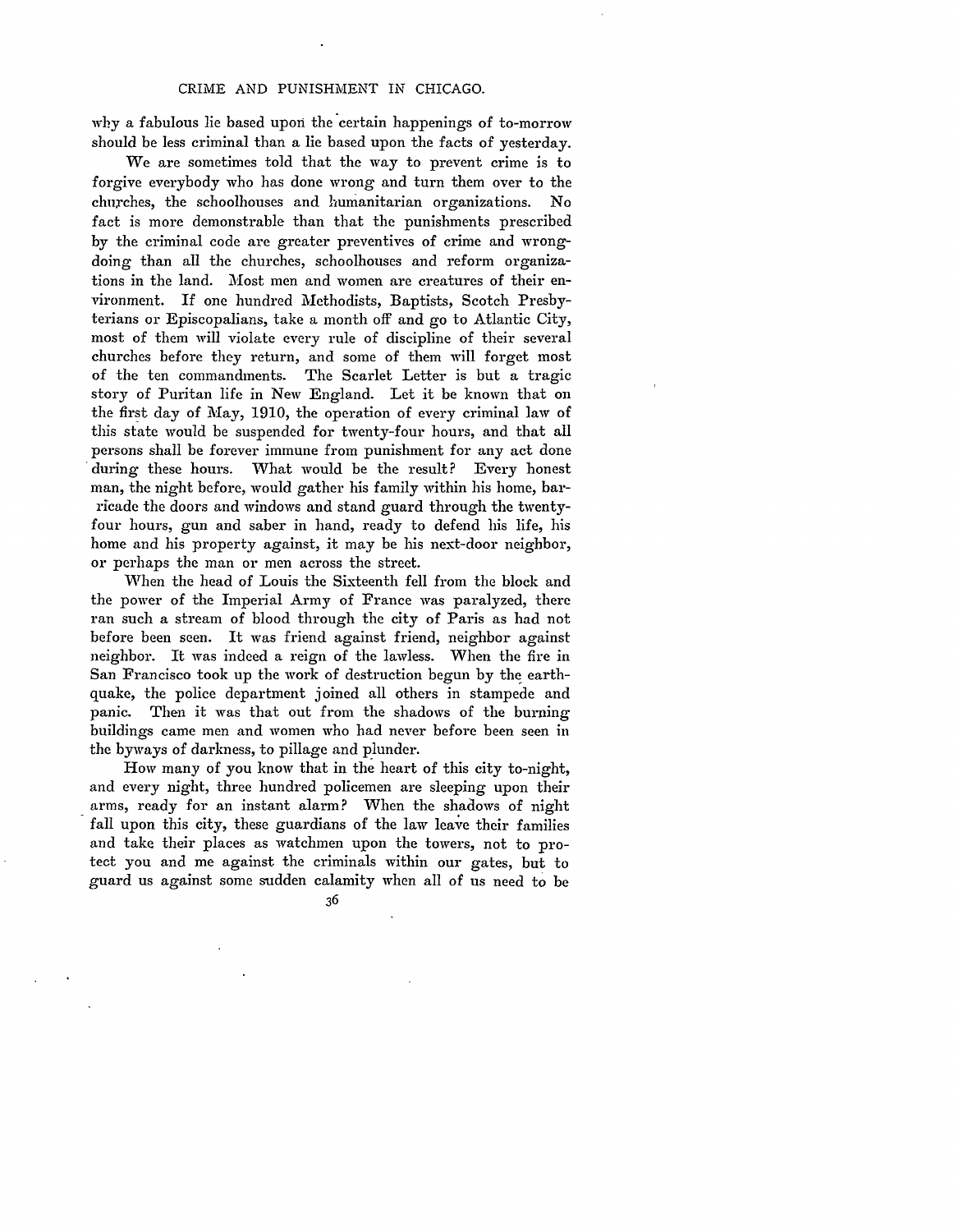#### WILLIAM N. GEMMILL.

protected against ourselves. The church and the schoolhouse are the most powerful agencies in the world for the building up in the lives of men and women that power of resistance which overcomes evil. But with all their influence for good we would have a reign of terror were it not for the punishments which the law imposes.

The problem that confronts the judge sitting in our criminal courts is .not that of determining the guilt or innocence of the prisoners arraigned! In nine out of ten cases the guilt of the prisoner is confessed. The problem is to suit the punishment to the offender. That punishment only should be inflicted which is the most likely to produce the best results. A large per cent of the 75,000 persons brought into the criminal courts of this city each year, are arrested for drunkenness. There is seldom any dispute about the fact of the drunkenness, for the police of this city never arrest anyone upon that charge who is not "helplessly drunk." The question presented is-What to do with them. In order to answer this, we must know who they are. They are not thieves, pickpockets and confidence men, nor do they belong to the 60,000 vagrants and outcasts who infest the city during the year. The first of these never find it safe to get drunk; the second is composed of human wrecks who never can beg enough to fill them up.

The men and women arrested for drunkenness come from every walk of life. They are employed at some gainful occupation. For the most part, they are honest and law-abiding citizens who at some unguarded moment drink to excess and lose control of themselves. An average of one hundred men and women are picked up by the police in the streets and alleys of this city every day and night of the year. Substantially all of them are in an unconscious or semi-conscious condition when found. Most of them are found in the night time, and I am sure that were it not for the most efficient work of our Police Department at least fifty per cent of these would perish from cold and exposure during the, long winter nights.

Something has recently been said about requiring the police to take these drunken people to their homes when found, instead of taking them to the police station. If such a course was advisable, it would be impossible. In seventy-five per cent of these cases the person arrested is unable to tell his name or where he lives. Sixty per cent of the balance come from Evanston, Oak Park, Hammond or perhaps Kalamazoo, or some other place far remote from the scene of their troubles. It would take three hundred policemen and fifty patrol wagons with drivers to take these drunks home, and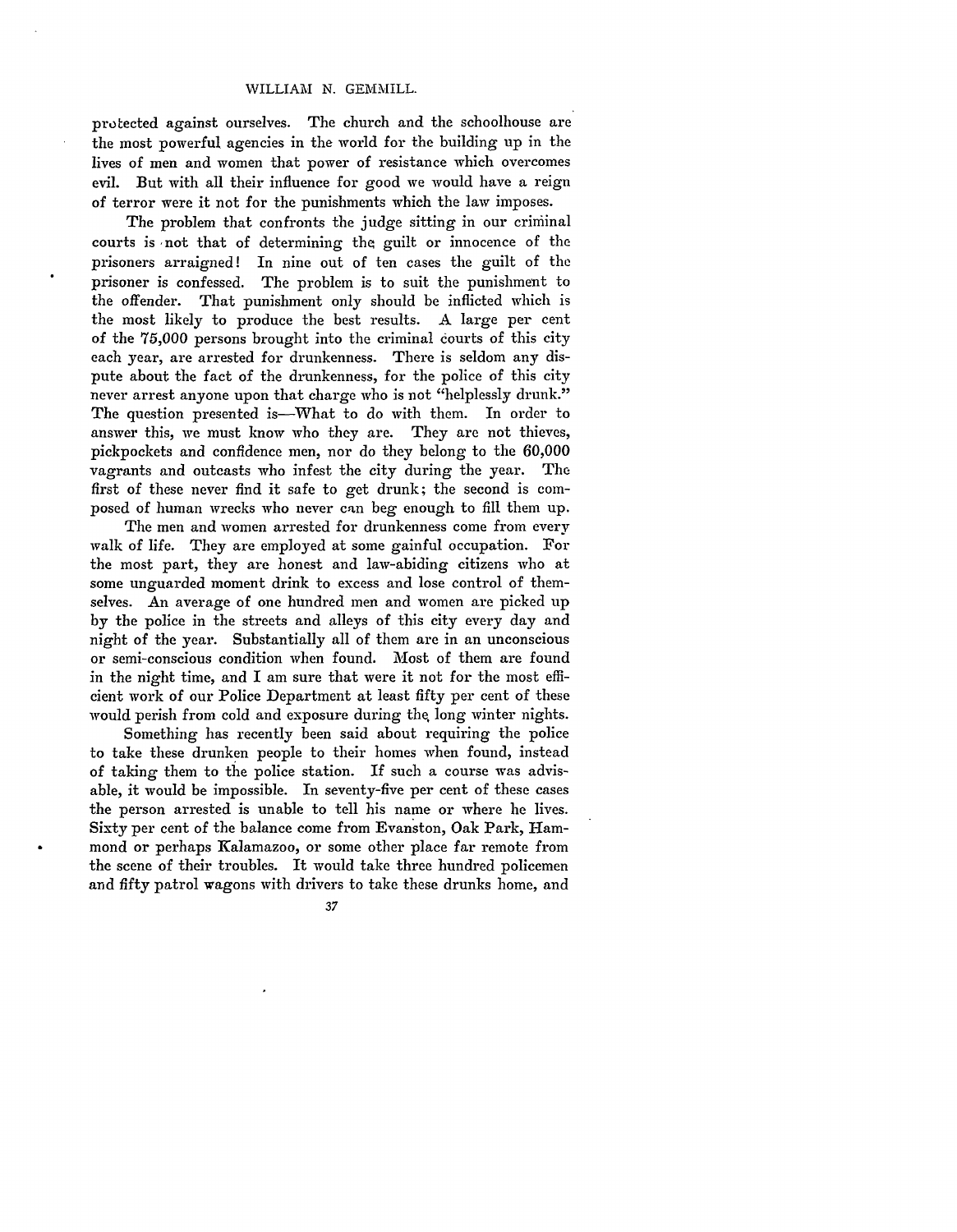#### CRIME AND PUNISHMENT IN CHICAGO.

when they got them there the insane wrath that usually follows a drunken spree would be visited upon the wives and children of the households. While these officers were engaged in taking the drunks home, a large part of the city would be left unguarded.

After these men are permitted to sleep off their drunks upon the floor of the police station, they usually come into court the next morning with a pretty full realization of the humiliation and disgrace they have brought upon themselves. Many of them weep for shame. All of them, with uplifted hand, promise that they will never drink again. Here the problem for the court begins. To inflict a small fine only means to take from their hard earnings what their families so much need and to add to the sorrows they have already suffered; to inflict a large fine and imprison them for failure to pay, could serve no good purpose. They are not criminals; ninety per cent of them have never been in court before; nearly all of them are employed somewhere; to imprison them would mean loss of employment, and loss of support for their families.

To inflict a large fine and then parole them to someone, if the law permitted it, would, in my judgment, be still more galling to them and less effective than either of the other two methods. They are men and women who, like ourselves, live amidst their friends and neighbors. Some are young men seeking to gain a foothold in a great city. All have the pride of independence that goes with every American citizen; all are keenly sensitive upon the subject of their moral standing in the community. To place over them someone who is paid to watch over their movements, someone to whom they must report their goings and comings, someone who has power to hale them back to the court to be punished for the old offense, is to wound their pride and destroy their ambition, and drive them to repeat the offense.

I confess to no solution of the drunk problem; it has given me more concern than any other. Whenever I have been able to learn that the offender is employed at some decent occupation, that he has a family dependent upon him for support, that he is heartily sorry and ashamed of his mistake and promises not to repeat it, I have allowed him to go to his home without punishment of any sort.

Out of over five thousand cases of drunkenness heard by me, not over one hundred have been fined, and these were upon-the verge of delirium tremens and needed immediate care. I am sure that of these five thousand cases, not over one hundred have ever been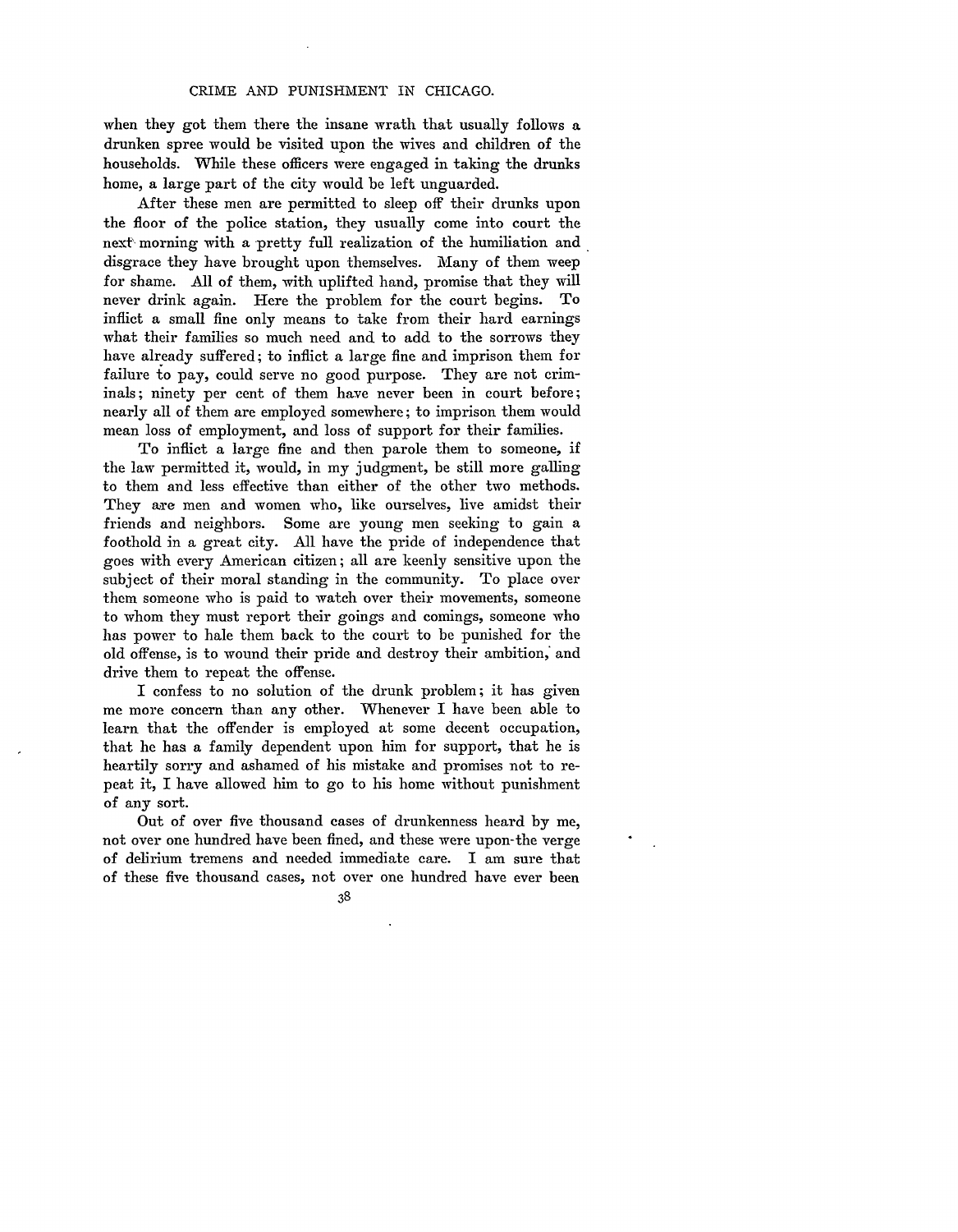brought back into court for a similar offense. To me, this means that nine out of every ten of the men and women who get drunk and are arrested for it and are compelled to sleep off their drunks in the police station, have been punished sufficiently and will never repeat the offense. What has been my practice in this regard I am sure has been the very general practice of nearly all of the judges of the Municipal Court. The story, often repeated, that drunkards are sent to prison and their wives and children are left at home to starve, is untrue. So far as I have been able to learn, not a single drunkard has been sent to jail during the last year and a half, who had a family dependent upon him, unless it was done at the instance of the wife or the members of the family, and for their protection.

AMuch that is hopeful has been accomplished in this city during the last few years. Of the 202,924 criminal cases brought into the courts of this county in the last three years, eighty per cent were tried within twenty-four hours from their arrest and ninetyfive per cent within ten days from the arrest. While crimes based upon fraudulent business transactions have increased, all of the more serious crimes have decreased. This does not include homicide, which has remained almost stationary. The number of homicides in a city is no criterion of the crime of a city. They are usually committed by men and women who had hitherto been useful and law-abiding citizens. In the last ten years there has been a decrease of thirty-five per cent in the number of prisoners at Joliet over any other ten-year period since 1868. From July 1, 1899, to January **1,** 1910, the prisoners at Pontiac, where all persons between, the ages of ten and twenty-one years, convicted of felonies, must be sent, has decreased from **1,397** to 745-almost fifty per cent in ten and one-half years. The number of prisoners sent to the John Worthy School for delinquent boys has decreased from 913 in 1900 to **272** in 1909-a decrease of seventy per cent in nine years. It is true that in 1904 the St. Charles School for delinquent boys was established, and on January **1,** 1910, 441 boys were there confined. This institution, however, has not been more than sufficient to take care of the natural increase in the population of the city of 70,000 per year since that time.

Credit for this great work of reducing crime in this city and state must be given in large measure to our Juvenile Court, which early gets hold of the young offender before he has had time to develop into a hardened criminal. If the Municipal Court has any